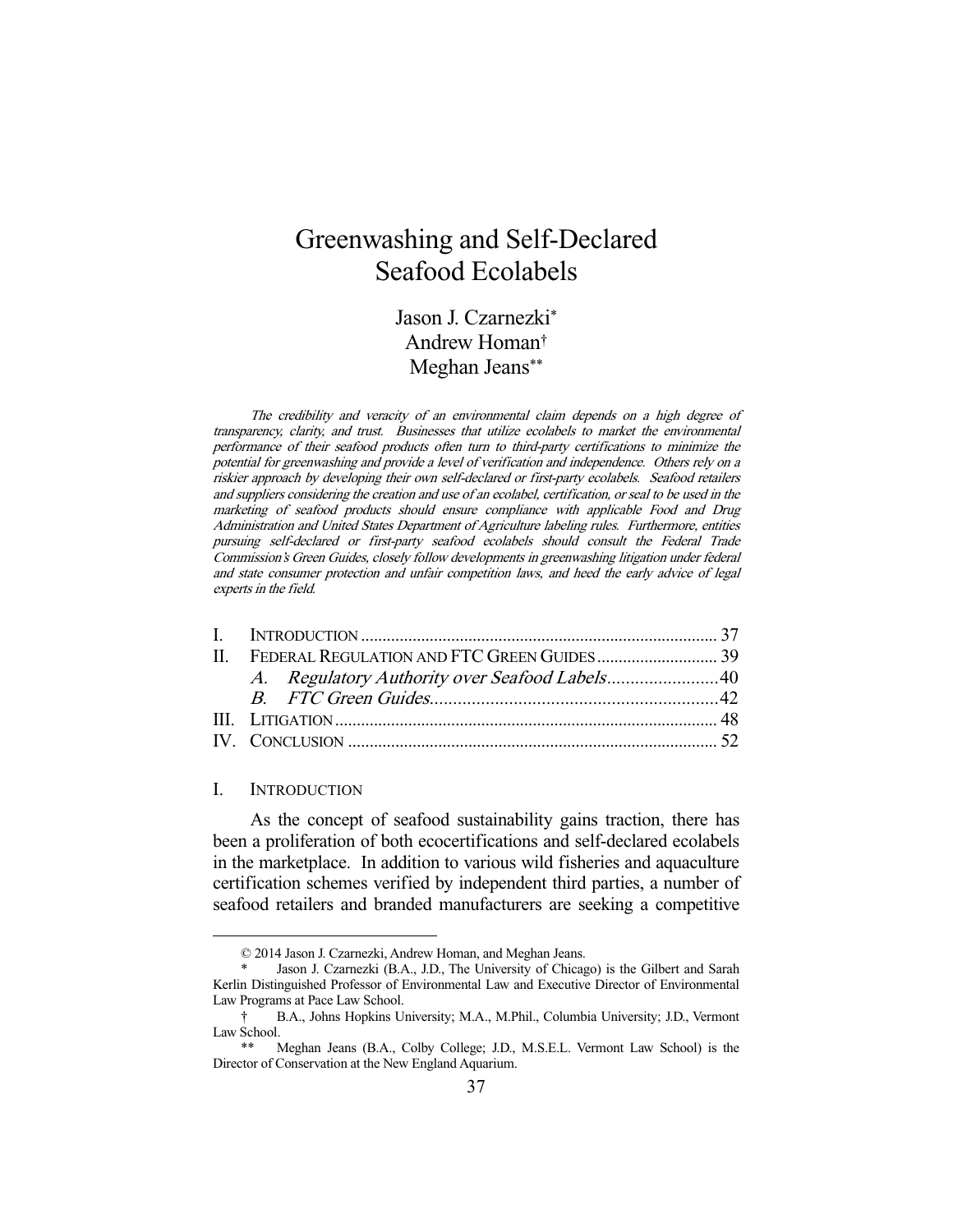advantage by creating their own brand labels or claims that describe products as "sustainable," "all natural," and/or "responsibly sourced," among other things. These first-party or self-declared ecolabels create challenges for businesses and consumers alike and may compromise efforts to advance seafood sustainability.

 Consumers are increasingly faced with a multitude of labeling schemes lacking clarity or transparency into how they compare in terms of environmental rigor or credibility. Meanwhile, businesses are under increasing competitive pressure to brand themselves as "environmentally friendly" while balancing the legal and reputational risks and rewards associated with making green marketing claims. How individual retailers and branded manufacturers define adjectives on first-party labels varies greatly, and the accuracy of these claims may be questionable.

 The increase in unverifiable and non-third-party certified ecolabels creates confusion in the marketplace and can undermine the value of well-intentioned certification and labeling schemes that seek to highlight environmentally friendly options and provide models for seafood sustainability. At the same time, first- and third-party labels are not mutually exclusive, and some first-party claims may be premised on more verifiable independent third-party certifications. Still, nonconformance with domestic regulations and/or internationally accepted standards for ecolabels<sup>1</sup> established by the Food and Agriculture Organization of the United Nations (FAO) Ecolabelling Guidelines,<sup>2</sup> International Social and Environmental Accreditation and Labeling (ISEAL) Codes of Good Practice,<sup>3</sup> and/or the International Organization for Standardization (ISO)<sup>4</sup> impede the uptake of a certification scheme in the marketplace. With the proliferation of seafood ecolabels in recent years, the need and trend in the market is to streamline and clarify the labeling and certification landscape rather than add more programs or claims.<sup>5</sup>

 <sup>1.</sup> International standards for certifications and ecolabels are critical to the market relevance of self-declared ecolabels and are reflected in the U.S. legal framework governing ecolabels and certification; however, they are not addressed in this Article.

<sup>2.</sup> Sally Washington & Lahsen Ababouch, Private Standards and Certification in Fisheries and Aquaculture: Current Practice and Emerging Issues, FAO FISHERIES & AQUACUL-TURE TECHNICAL PAPERS 131-50 (2011), http://www.fao.org/3/a-i1948e.pdf.

 <sup>3.</sup> See Our Codes of Good Practice, ISEAL ALLIANCE, http://www.isealalliance.org/ourwork/defining-credibility/codes-of-good-practice (last visited Aug. 26, 2014).

 <sup>4.</sup> See ISO, http://www.iso.org/iso/home.html (last visited Aug. 27, 2014).

 <sup>5.</sup> See GSSI, Global Sustainable Seafood Initiative Brings Together Businesses, Governments, Academia and NGOs To Develop Universal Benchmark To Ensure Sustainable Seafood for Expanding Global Population, KROGER CO. 1 (Feb. 18, 2013), http://www.thekroger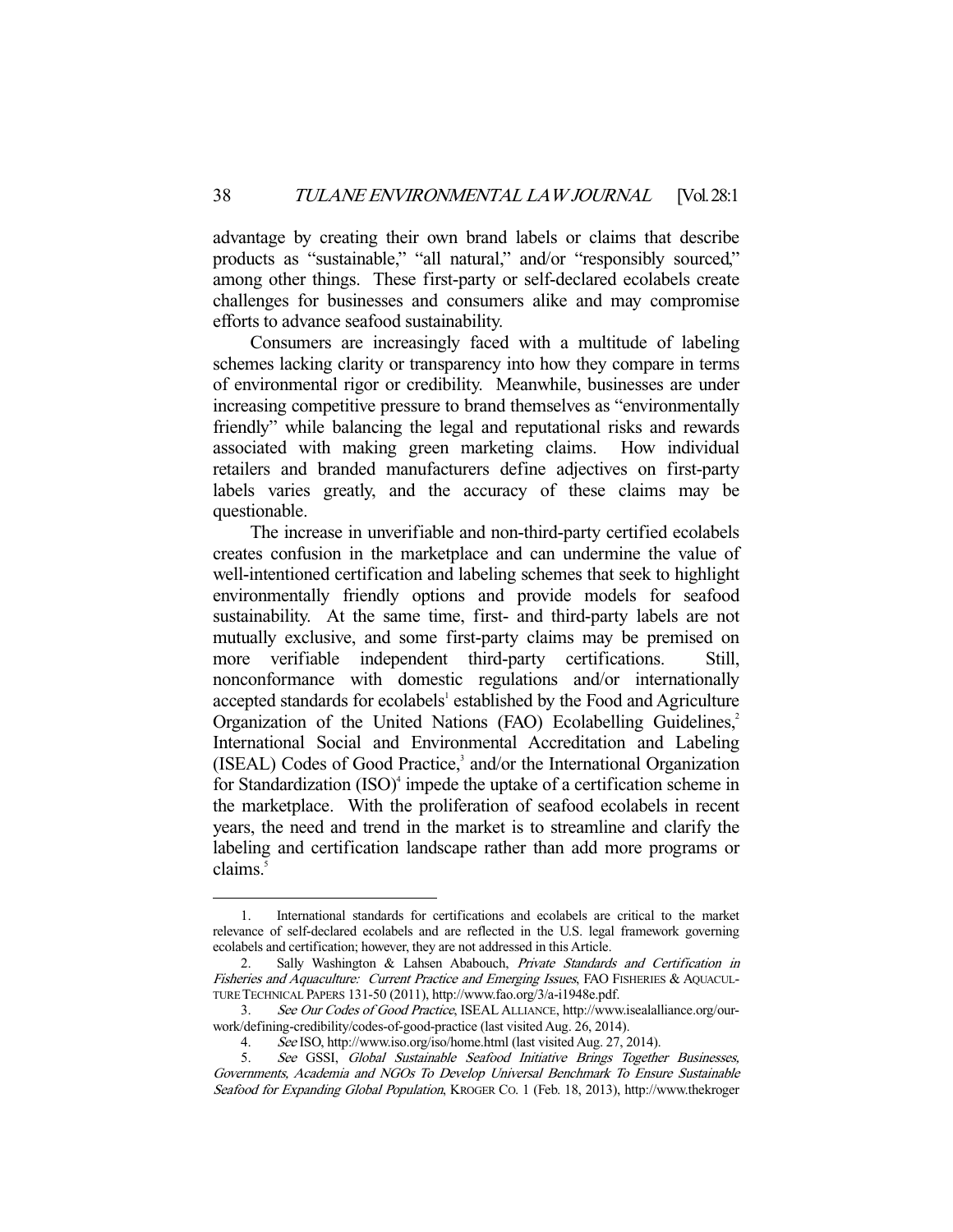As seafood buyers, namely retailers and branded manufacturers, contemplate the development of their own brand ecolabels, it is important that they understand the legal obligations, regulatory hurdles, and potential liabilities associated with self-declared seafood ecolabeling. It is also important to note that current federal regulations, guidelines, and case law address the ecolabeling issue broadly and do not exclusively target seafood ecolabels. As such, comparisons with ecolabeling of other product categories can provide important insight and guidance. This short Article discusses the legal framework governing self-declared seafood ecolabels in the United States,<sup>6</sup> including the relevance of the Federal Trade Commission's (FTC) Guides for the Use of Environmental Marketing Claims (Green Guides) and recent case law.

# II. FEDERAL REGULATION AND FTC GREEN GUIDES

-

 A major form of voluntary, privately sponsored labeling consists of self-declared or first-party claims, some of which state a single attribute like "sustainable" or, more recently, make an environmental claim based on a number of self-created standards. "A self-declaration environmental claim is an environmental claim that is made, without independent thirdparty certification, by manufacturers, importers, distributors, retailers, or anyone else likely to benefit from such a claim."<sup>7</sup> The proliferation of self-declared ecolabeling schemes has caused widespread consumer confusion and skepticism over the veracity of environmental claims, leading many manufacturers and retailers to turn to independent thirdparty entities to certify that environmental product claims are valid.<sup>8</sup> Due

 8. Elliot B. Staffin, Trade Barrier or Trade Boon? A Critical Evaluation of Environmental Labeling and Its Role in the "Greening" of World Trade, 21 COLUM. J. ENVTL. L. 205, 216-17 (1996) (citing U.S. ENVTL. PROT. AGENCY, STATUS REPORT ON THE USE OF

co.com/docs/default-document-library/20130218\_press-release-gssi\_final.pdf. The Global Sustainable Seafood Initiative (GSSI)—a multistakeholder effort supported by leaders in the seafood industry, governments, and nongovernmental organization (NGO) community—has set out to create an ecocertification benchmarking tool based in large part on the FAO Code of Conduct. Id. The high level of multistakeholder engagement in this process indicates that, in the future, the market will likely require seafood certification programs to meet elements of the GSSI benchmarking tool. See GSSI Partners, GLOBAL SUSTAINABLE SEAFOOD INITIATIVE, http://www. ourgssi.org/structure-and-governance/gssi-partners/ (last visited Aug. 27, 2014), for a list of organizations and businesses committed to the GSSI process, which includes many of the largest and most influential seafood buyers, suppliers, and producers in the United States.

 <sup>6.</sup> This Article does not address international trade concerns that may arise as a result of self-declared seafood ecolabeling, an issue that merits future research.<br>7. Atsuko Okubo, Environmental Labeling Programs and th

Atsuko Okubo, Environmental Labeling Programs and the GATT/WTO Regime, 11 GEO. INT'L ENVTL. L. REV. 599, 608 (1999) (quoting TOM TIBOR & IRA FELDMAN, ISO 14000, A GUIDE TO THE NEW ENVIRONMENTAL MANAGEMENT STANDARDS 162 (1996) (internal quotation marks omitted)); see also id. ("Such a declaration can take such forms as statement symbols, package labels and advertising.").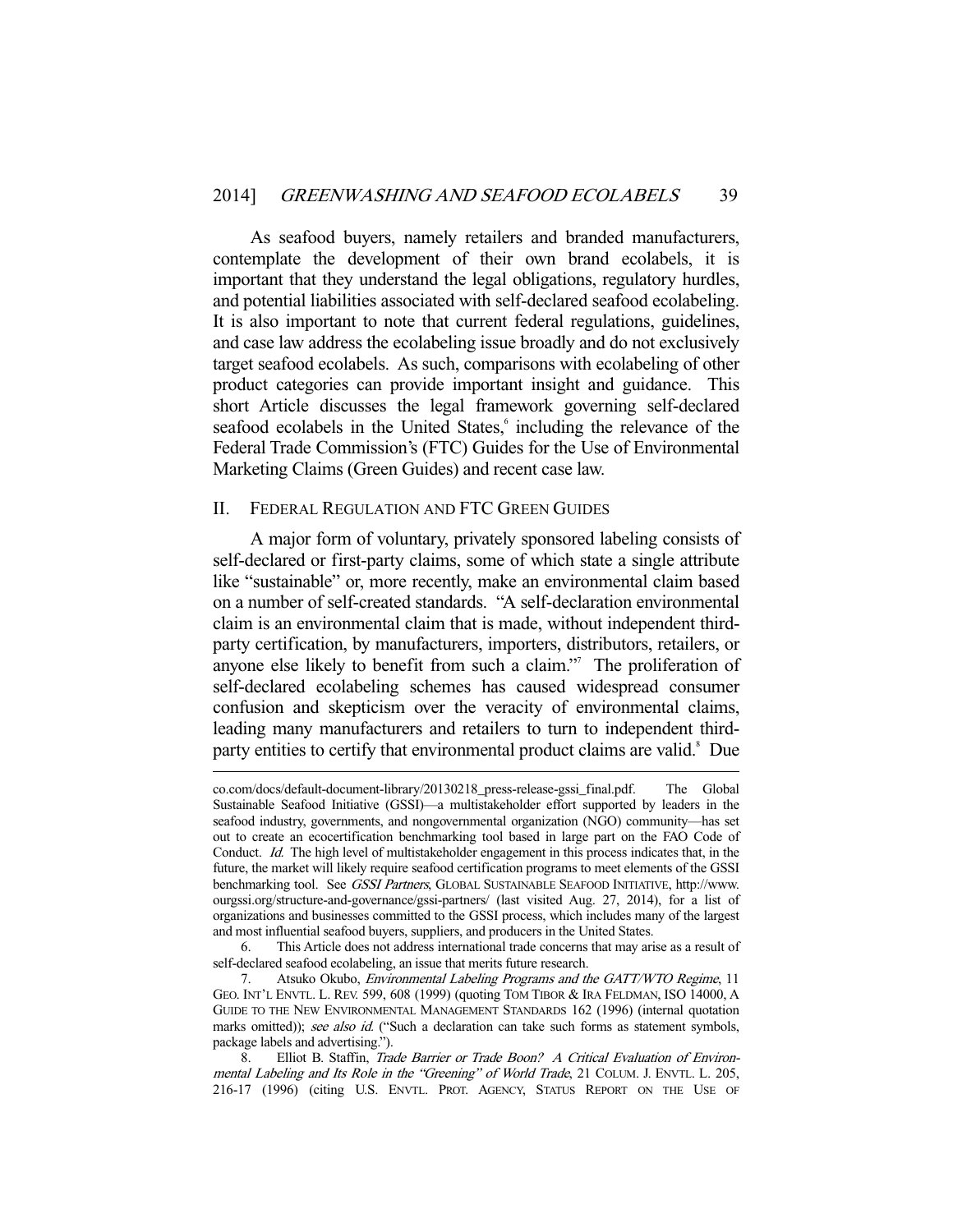to the potential legal liabilities and reputational risks posed by selfdeclared or first-party ecolabels (e.g., seals of approval or certifications) on seafood (e.g., "wild-caught" and "farmed"), businesses should familiarize themselves with the legal framework governing such labels and explore how independent third-party certification schemes can help to advance their goals around seafood sustainability.

#### A. Regulatory Authority over Seafood Labels

-

 The Food and Drug Administration (FDA), United States Department of Agriculture (USDA), and FTC are authorized to regulate food labeling, including seafood.<sup>9</sup> The FDA regulates food labels, including nutritional labeling, nutrient claims, and health claims,<sup>10</sup> and also regulates the intentional mislabeling of seafood (by the substitution of one species name for another).<sup>11</sup> The USDA regulates country-oforigin labeling for fish and seafood, $12$  which specifically addresses the distinction between farmed and wild-caught labels.<sup>13</sup> Beyond mislabeling, nutritional labeling, nutrient and health claims, and country-of-origin labeling (including wild-caught and farmed labels), the FTC has the broadest authority to regulate the content of labeling on seafood and fish

 10. Fair Packaging and Labeling Program, 15 U.S.C. §§ 1451-1461 (2012); Federal Food, Drug, and Cosmetic Act (FFDCA), 21 U.S.C. § 343(r) (2012); 21 C.F.R. §§ 101.1-.108 (2014).

 11. 15 U.S.C. §§ 1451-1455; 21 U.S.C. §§ 321(k), (m)-(n), 321d(a), 321(a)-(b), 343, 348, 371; Public Health Service Act, 42 U.S.C. §§ 243, 264, 271 (2012); 21 C.F.R. § 101.18. Pursuant to 21 U.S.C.  $\S$ § 332(a), 333(a)(1), the FDA may seek injunctions and penalties for those who misbrand or adulterate food.

 12. Farm Security and Rural Investment Act of 2002, 7 U.S.C. § 1638a(3) (2012); 7 C.F.R. §§ 60.200-.300 (2014).

13. 7 U.S.C. § 1638(3), (9); 7 C.F.R. § 60.300.

ENVIRONMENTAL LABELS WORLDWIDE 6-7 (1993) [hereinafter EPA, STATUS REPORT]); see also Avi Gesser, Canada's Environmental Choice Program: A Model for a "Trade-Friendly" Eco-Labeling Scheme, 39 HARV. INT'L L.J. 501, 512 (1998) ("Understandably, consumers are skeptical about the truthfulness of environmental claims made by the manufacturers themselves. As a result, unregulated first-party environmental labeling programs provide little assistance for many environmentally conscious consumers. This is not only because producers may make misleading claims about the environmental friendliness of their products, but also because they may lack the resources and expertise to properly evaluate their goods.").

 <sup>9.</sup> Though the United States Environmental Protection Agency (EPA) lacks regulatory authority over ecolabels, it has certainly shown an interest in the field as exemplified in the EPA's Sustainable Products Network comments on the revised Green Guides and its publication of the EPA, STATUS REPORT, supra note 8, at iii, 4-5. The National Oceanic and Atmospheric Administration (NOAA) has an office of sustainable fisheries, and there is statutory authority to regulate sustainable fishing. See, e.g., Magnuson-Stevens Fishery Conservation and Management Act, 16 U.S.C. § 1801 (2012). To date, the NOAA has not played a role in ecolabeling schemes, with the exception of dolphin-safe labeling. 50 C.F.R. § 216.90 (2013). However, individual states, like California, can and have pursued seafood ecolabeling legislation. California Sustainable Seafood Initiative, ST. CAL. OCEAN PROTECTION COUNCIL, http://www.opc.ca.gov/2010/03/californiasustainable-seafood-initiative/ (last visited Aug. 31, 2014).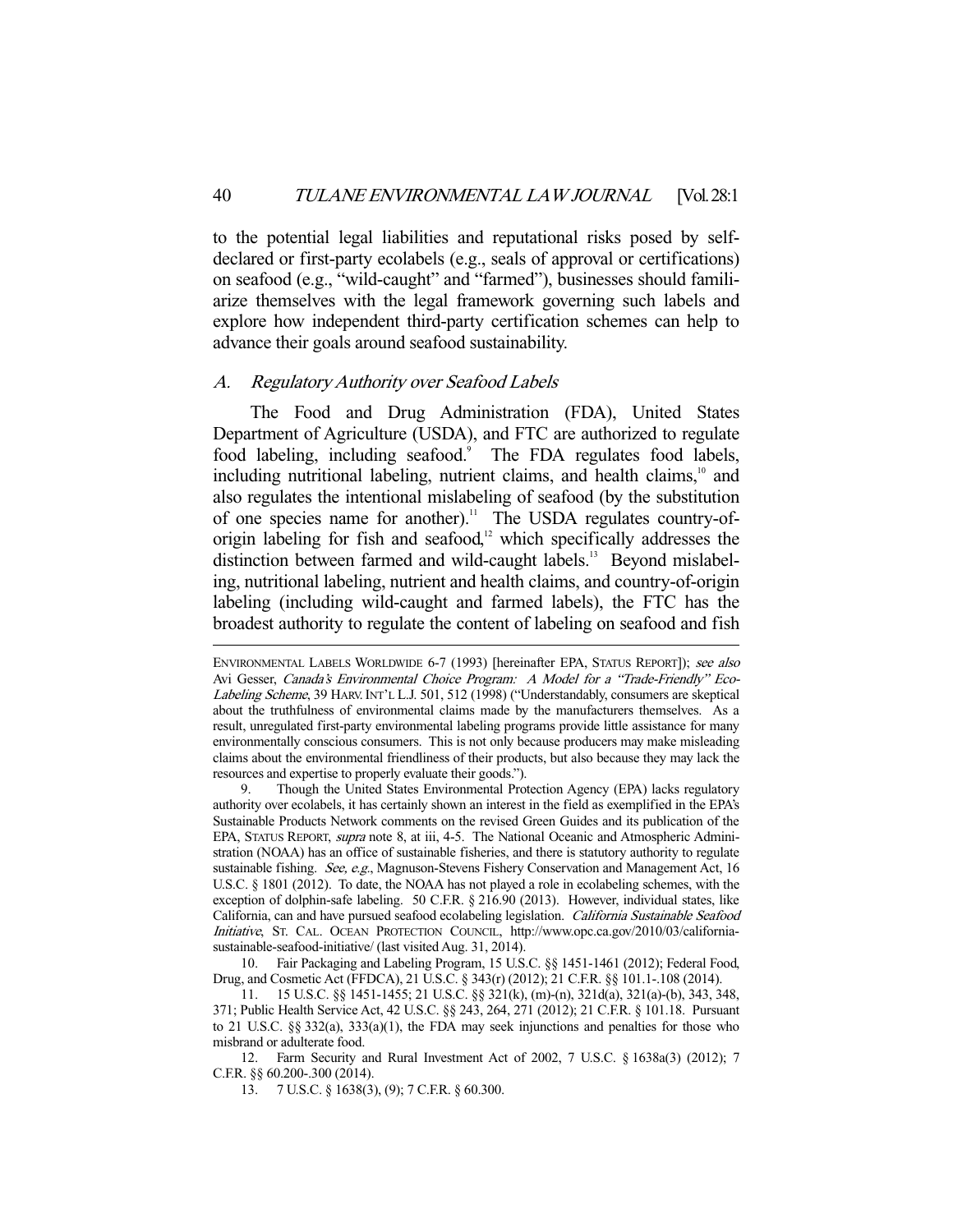packaging as well as other advertising and marketing materials, as discussed below.

 Notably, the FDA and FTC have overlapping authority to the extent that by mislabeling fish, marketers are also engaging in a deceptive practice in order to induce purchases.<sup>14</sup> In an October 31, 2011, letter to the FTC Chairman Jon Leibowitz, Representatives Edward Markey and Barney Frank inquired whether mislabeling of seafood was a violation of section 5 of the Federal Trade Commission Act (FTCA).<sup>15</sup> Markey and Frank asked Leibowitz to explain what enforcement powers the FTC had over seafood fraud and whether the FTC had pursued action against identified cases of seafood fraud. They also asked how the FTC coordinates its efforts with other relevant government agencies.<sup>16</sup>

 Leibowitz affirmed that the mislabeling of seafood is likely to constitute a deceptive act under section 5 of the FTCA.<sup>17</sup> He went on to give several recent examples where FTC inquiries led companies to change their labeling practices. According to Leibowitz, the FTC does not have authority to seek civil penalties, but it may issue cease and desist orders, the violation of which can lead to civil penalties. The FTC may also request that a federal district court "order consumer redress or disgorgement of profits."<sup>18</sup>

 Leibowitz also indicated that because of their overlapping authority, the FDA and FTC have a memorandum of understanding, under which the FDA has primary responsibility to regulate labels and the FTC has primary responsibility over advertisements.<sup>19</sup> As an example, Leibowitz

 <sup>14.</sup> The NOAA does concern itself with enforcing the mislabeling of seafood products. See, e.g., NOAA Investigations into Mislabeling Seafood Protects Consumers and Fishermen, NAT'L OCEANIC & ATMOSPHERIC ADMIN. (NOAA) (Feb. 4, 2011), http://www.noaanews.noaa.gov/ stories2011/20110204\_seafoodmislabeling.html.

 <sup>15.</sup> Letter from Edward J. Markey & Barney Frank, U.S. House of Representatives, to Jon Leibowitz, Chairman, FTC, SAVING SEAFOOD (Oct. 31, 2011), http://www.savingseafood.org/ images/documents/washington/frank%20markey%20letter%20on%20seafood%20labelling-1.pdf.

 <sup>16.</sup> Id.

 <sup>17.</sup> Letter from Jon Leibowitz, Chairman, FTC, to Edward Markey & Barney Frank, U.S. House of Representatives, SAVING SEAFOOD 1 (Dec. 5, 2011), http://www.savingseafood.org/ images/documents/washington/ftc%20response%20markey%20frank%20seafood.pdf.

<sup>18.</sup> *Id.* at  $2-3$ .

<sup>19.</sup> Id. at 3; see also Enforcement Policy Statement on Food Advertising, FED. TRADE COMM'N (May 13, 1994), http://www.ftc.gov/Public-statements/1994/05/enforcement-policystatement-food-advertising (mentioning Working Agreement Between FTC and Food and Drug Administration, 4 Trade Reg. Rep. (CCH)  $\P\P$  9850.01-.03, at 17,351-053 (13th ed. 1988)); see id. ("Since 1954, the FTC and the FDA have operated under a Memorandum of Understanding, under which the Commission has assumed primary responsibility for regulating food advertising, while FDA has taken primary responsibility for regulating food labeling." (footnotes omitted)). In his letter to Representatives Markey and Frank, Leibowitz is likely referring to the FDA's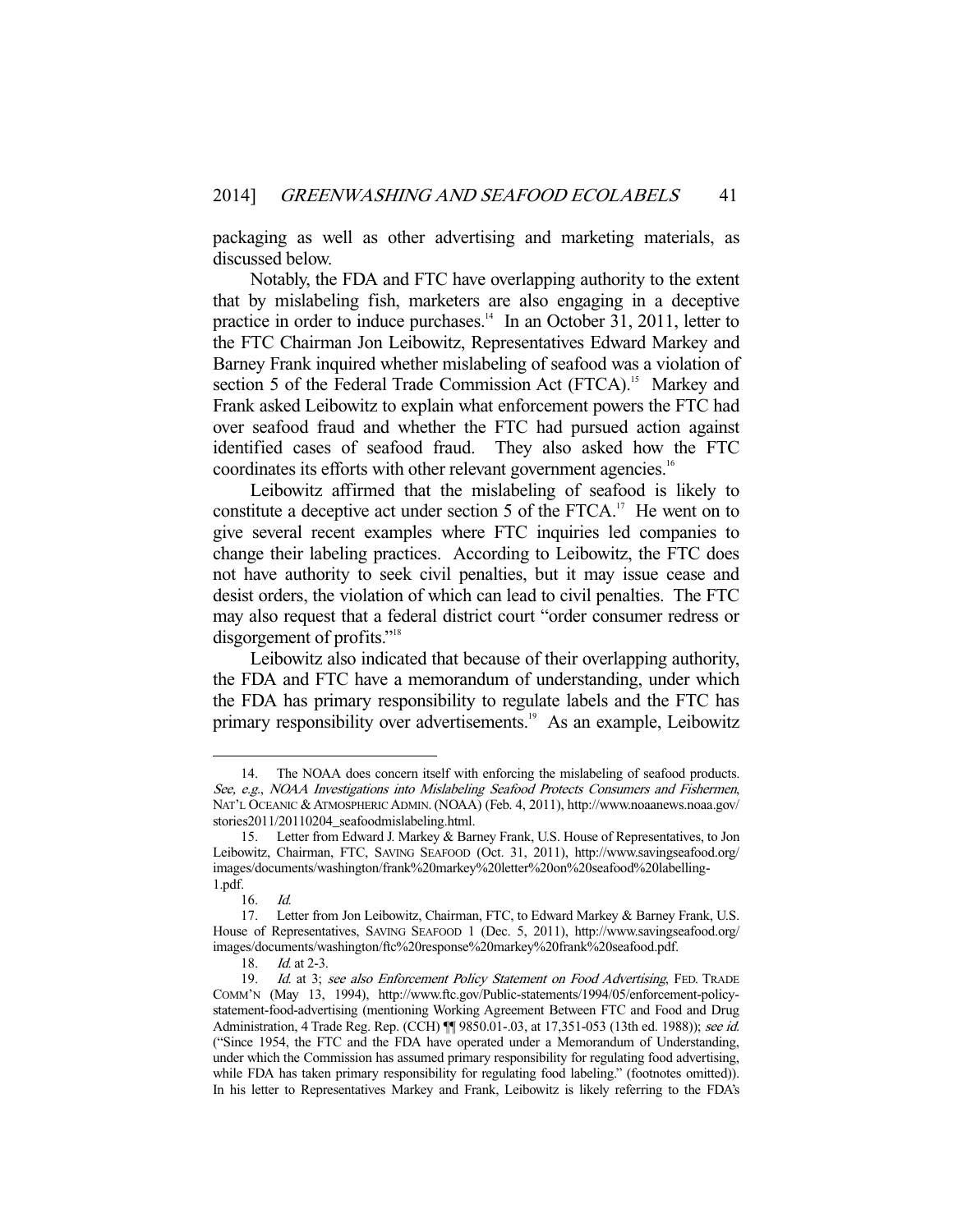cited a situation in which a fast-food chain, Long John Silver's, advertised and sold "Lobster Bites" when in fact the product was made out of langostino lobster.<sup>20</sup> The FTC staff determined that "to avoid misleading consumers, the term 'langostino' must appear adjacent to the word 'lobster' and must be sufficiently prominent that consumers notice and understand the term to be part of the product name."<sup>21</sup> Because Long John Silver's cooperated with the FTC, enforcement action was not necessary.<sup>22</sup>

# B. FTC Green Guides

 Congress has authorized the FTC to regulate "[u]nfair methods of competition in or affecting commerce, and unfair or deceptive acts or practices in or affecting commerce."23 Due to specific concerns with the veracity of environmental claims and consumer complaints, both FTC and congressional investigations were held to determine whether "green" marketing was an area requiring federal regulation.<sup>24</sup> Although Congress

authority over misbranded food. See 21 U.S.C. § 343 (2012). Recent developments in DNA testing have helped identify the pervasive misbranding of seafood. See Elisabeth Rosenthal, Some Foul Play at Fish Market, New Genetic Technology Reveals Widespread Fraud in Labeling of Seafood, N.Y. TIMES, May 27, 2011, at B1, B4, available at http://www.nytimes.com/2011/05/ 27/science/earth/27fish.html?\_r=1; John Schwartz, A Fish Story with a DNA Hook: Students Find Bad Labels, N.Y. TIMES, Aug. 22, 2008, at A1, A16, available at http://www.nytimes.com/ 2008/08/22/science/22fish.html. The FTC clearly has the authority to regulate ecoclaims on food packaging under the Federal Trade Commission Act, 15 U.S.C. § 45(a)(2) (2012), but the scope of FDA authority to regulate ecoclaims under the FFDCA remains unresolved.

<sup>20.</sup> Letter from Jon Leibowitz to Edward Markey & Barney Frank, supra note 17, at 2.

 <sup>21.</sup> Letter from Mary Koelbel Engle, Assoc. Dir., FTC, to Phillip Allen, Div. Counsel, Long John Silver's, FED.TRADE COMM'N 1 (June 23, 2009), http://www.ftc.gov/sites/default/files/ documents/closing\_letters/long-john-silvers/090623lobsterclosingletter.pdf.

<sup>22.</sup> *Id.* at 2.

<sup>23. 15</sup> U.S.C.  $\S$  45(a)(1). Additionally, the Lanham Act creates a civil cause of action, which could be brought by a consumer or a competitor, for false advertising. Id.  $\S$  1125(a).

<sup>24.</sup> Staffin, *supra* note 8, at 215 (citing EPA, STATUS REPORT, *supra* note 8, at 1, 5).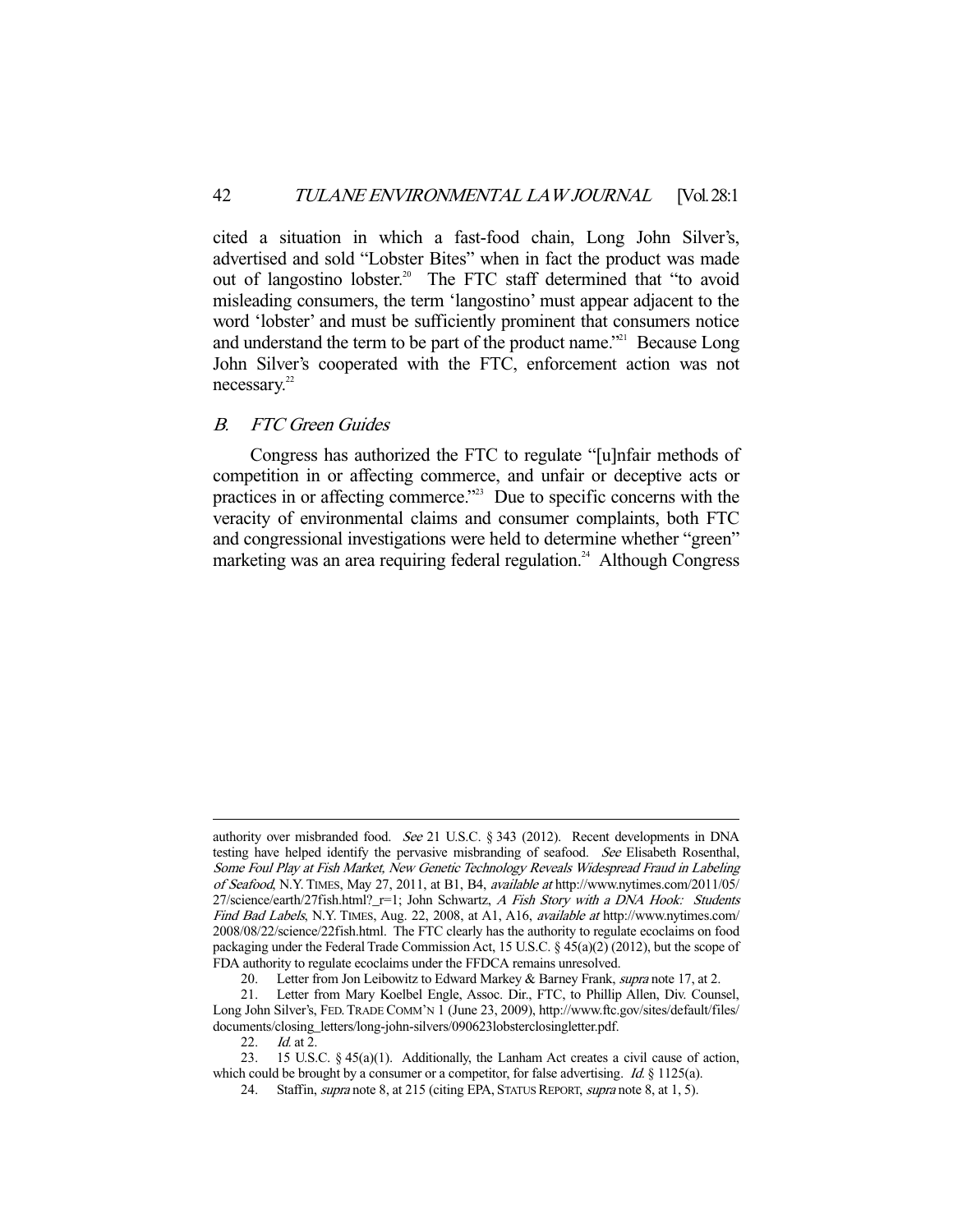failed to act on this specific issue, $25$  the FTC did promulgate nonbinding guidelines concerning environmental marketing claims.<sup>26</sup>

The FTC published the Green Guides<sup>27</sup> "to enlighten marketers and explain how [the] FTC will enforce section five of [the] FTCA in the environmental marketing and advertising context."<sup>28</sup> "These guidelines" seek to provide marketers with a 'safe harbor' concerning certain 'green' claims . . . so that they will know when a claim is potentially deceptive or misleading."<sup>29</sup> Thus, while the Green Guides are not statutorily mandated, following these guidelines falls in the middle space between legally mandatory and truly voluntary. Additionally, they receive some deference from the courts.<sup>30</sup>

 First published in 1992, the Green Guides were revised in 1996 and 1998.<sup>31</sup> More recently, in 2010, the FTC conducted surveys and considered comments on the Green Guides, which led to several proposed revisions that "strengthen, add specificity to, or enhance the

<sup>25.</sup> Kimberly C. Cavanagh, It's a Lorax Kind of Market! But Is It a Sneetches Kind of Solution?: A Critical Review of Current Laissez-Faire Environmental Marketing Regulation, 9 VILL. ENVTL. L.J. 133, 160-61 (1998) (citing National Waste Reduction, Recycling, and Management Act, H.R. 3865, 102d Cong. (1991); Environmental Marketing Claims Act of 1991, S. 615, 102d Cong. (1991)) (noting that "Congress considered two bills which granted [the] EPA the power to create voluntary national guidelines for environmental marketing terminology," but that "[n]ot garnering enough Congressional votes, both bills died in the Senate"). In 2011, Senate Bill 50, the "Commercial Seafood Consumer Protection Act," was introduced to the United States Senate, but was not enacted. The bill proposed "enhancing labeling requirements and methods of assuring compliance with such requirements to clearly identity [sic] species and prevent fraudulent practices." S. 50, 112th Cong. (2012).

 <sup>26.</sup> Given the lack of the federal law and the existence of the FTC Green Guides, there is yet another option for voluntary standards for self-declared ecolabels: ISO standards. The International Organization for Standardization (ISO), a private entity that develops voluntary standards through industry consensus, has developed guidelines for self-declared, or type II, environmental law. INT'L ORG. FOR STANDARDIZATION, REFERENCE NO. ISO 14021:1999(E), ENVIRONMENTAL LABELS AND DECLARATIONS—SELF-DECLARED ENVIRONMENTAL CLAIMS (TYPE II ENVIRONMENTAL LABELLING) (1999); see also David A. Wirth, The International Organization for Standardization: Private Voluntary Standards as Swords and Shields, 36 B.C. ENVTL. AFF. L. REV. 79, 81, 89 (2009). As a consequence, according to ISO standards, ecolabels must be "accurate, verifiable, relevant and not misleading" and "based on scientific methodology that is sufficiently thorough and comprehensive to support the claim." INT'L ORG. FOR STANDARDIZA-TION, REFERENCE NO. ISO 14020:2000(E), ENVIRONMENTAL LABELS AND DECLARATIONS— GENERAL PRINCIPLES §§ 4.2.1, 4.4.1 (2000).

 <sup>27. 16</sup> C.F.R. §§ 260.1-.17 (2014).

<sup>28.</sup> Cavanagh, *supra* note 25, at 155 (citing 16 C.F.R. § 260.1 (1994)).

<sup>29.</sup> Staffin, supra note 8, at 215 (citing 16 C.F.R. § 260.3 (1995)); see also Cavanagh, supra note 25, at 155-56.

 <sup>30.</sup> See infra Part III.

 <sup>31.</sup> David Gibson, Awash in Green: A Critical Perspective on Environmental Advertising, 22 TUL. ENVTL. L.J. 423, 423 (2009) (citing Guides for the Use of Environmental Marketing Claims, 61 Fed. Reg. 53,311 (Oct. 11, 1996); Guides for the Use of Environmental Marketing Claims, 63 Fed. Reg. 24,240 (May 1, 1998)).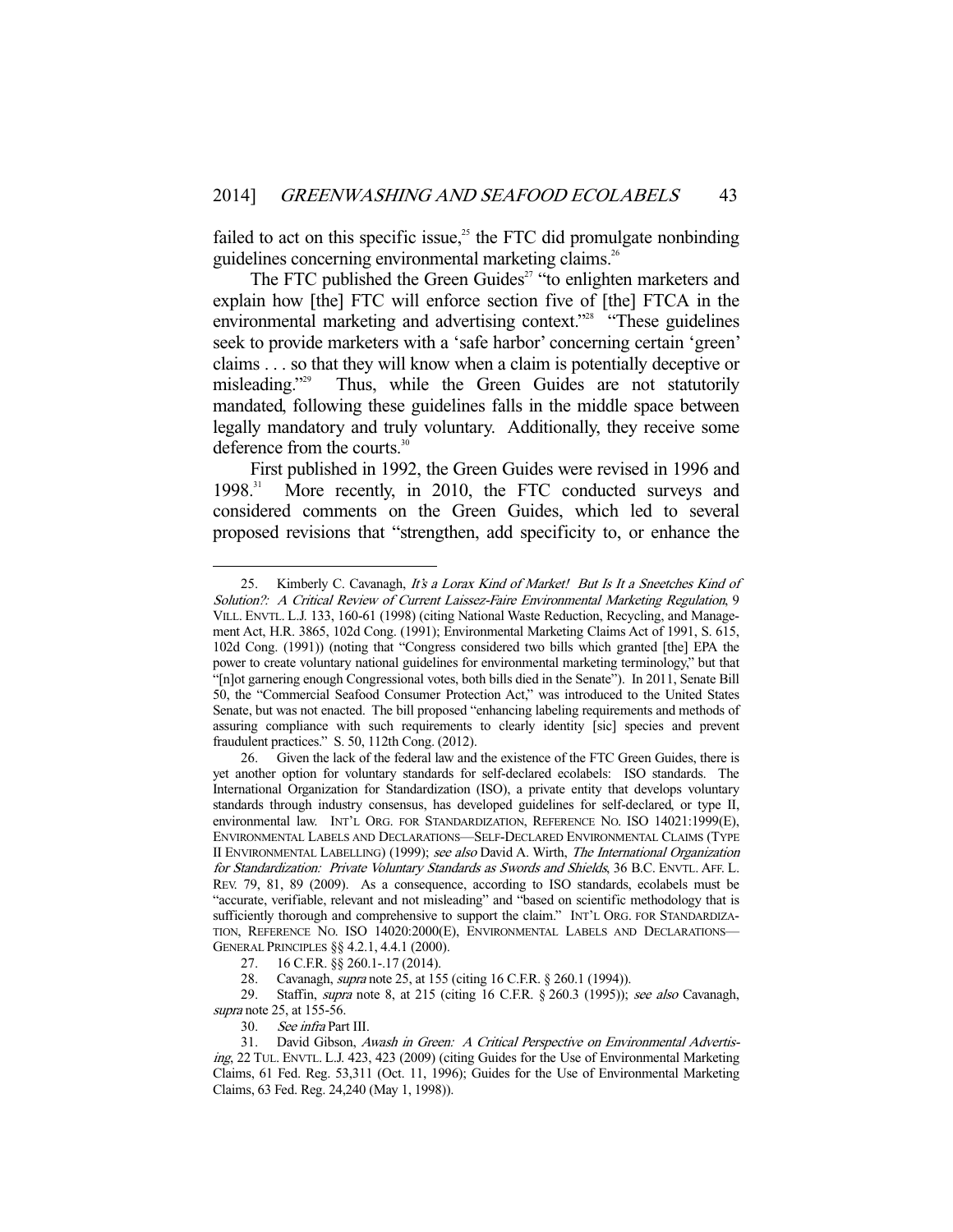accessibility of the current guidance on general 'green' claims and environmental seals" and "propose new guidance regarding emerging claims not currently addressed in the Guides, such as renewable materials, renewable energy, and carbon-offsets."<sup>32</sup> These most recent revisions went into effect in October 2012.<sup>33</sup>

The Green Guides do not have the force of  $law<sup>34</sup>$  but rather, they represent the FTC's official stance on how marketers can best comply with legal requirements when making "environmental claims in labeling, advertising, promotional materials, and all other forms of marketing in any medium, whether asserted directly or by implication, through words, symbols, logos, depictions, product brand names, or any other means."<sup>35</sup> While compliance is voluntary, "if a marketer makes an environmental claim inconsistent with the guides," the FTC may take action if it determines that the conduct violates section 5 of the FTCA.<sup>36</sup>

 The Green Guides reflect the FTC's five general requirements for all advertising claims: (1) claims must be substantiated, (2) claims may not be overbroad and unqualified, (3) comparative claims must state the basis for comparison, (4) "claims should not exaggerate or overstate attributes or benefits," and (5) claims should not use "symbols or seals of approval whose significance the public doesn't understand."<sup>37</sup> The Green Guides clarify the meaning of these general requirements for environmental claims in particular. When a party makes an express or implied assertion of an environmental attribute, the party should rely upon a reasonable basis that substantiates the claim.<sup>38</sup> For environmental claims, the reasonable basis will often need to be "competent and reliable scientific evidence," defined as "tests, analyses, research, or studies," or other evidence based on the expertise of professionals in the relevant area, "that have been conducted and evaluated in an objective manner by qualified persons and are generally accepted in the profession to yield

 <sup>32.</sup> Guides for the Use of Environmental Marketing Claims, 75 Fed. Reg. 63,552 (Oct. 15, 2010) (codified at 16 C.F.R. pt. 260).

 <sup>33.</sup> FTC Issues Revised "Green Guides," FED TRADE COMM'N (Oct. 1, 2012), http://www. ftc.gov/opa/2012/10/greenguides.shtm.

 <sup>34. 16</sup> C.F.R. § 260.1(a)-(b) (2014).

<sup>35.</sup> *Id.* § 260.1(a), (c).

 <sup>36.</sup> Id. § 260.1(a). For more details about conduct that the FTC will consider to be deceptive, see Letter from James C. Miller III, Chairman, FTC, to the Honorable John D. Dingell, Chairman, Comm. on Energy & Commerce, U.S. House of Representatives (Oct. 14, 1983), reprinted in In re Cliffdale Assocs., Inc., 103 F.T.C. 110, 174-76 (1984).

 <sup>37.</sup> J. Thomas Rosch, Comm'r, FTC, Address at the American Conference Institute's Regulatory Summit for Advertisers and Marketers 6-8 (June 18, 2008) (transcript available at http://www.ftc.gov/public-statements/2008/06/responsible-green-marketing).

 <sup>38. 16</sup> C.F.R. § 260.2.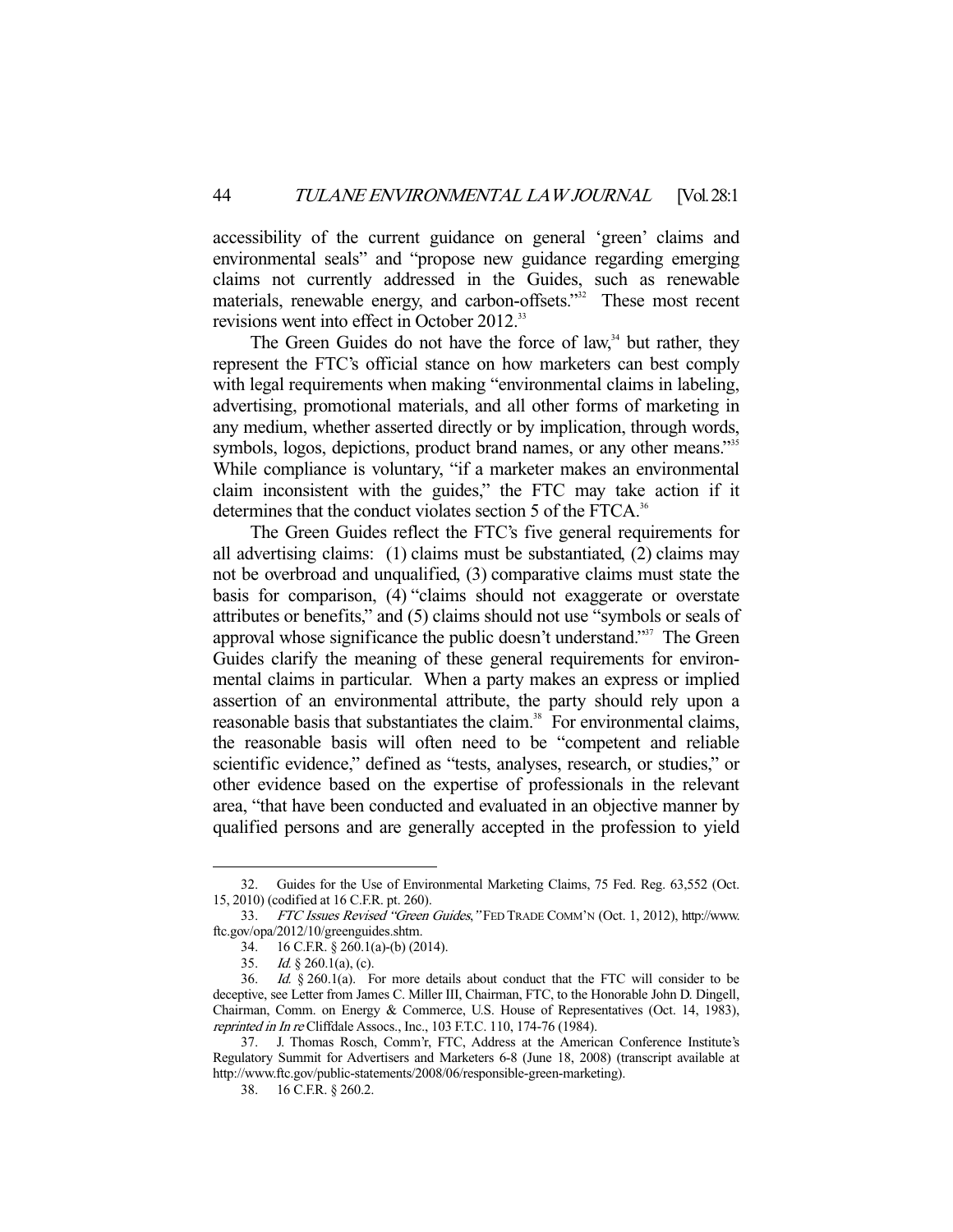accurate and reliable results."<sup>39</sup> To prevent deception, marketers should ensure that "qualifications and disclosures [are] clear, prominent, and understandable."<sup>40</sup> Claims should not expressly or impliedly overstate environmental attributes, nor should they make comparative statements without expressly indicating the basis for comparison.<sup>41</sup>

 The Green Guides offer a nonexhaustive survey of noncompliant environmental claims.<sup>42</sup> In many instances, first-party ecolabels of seafood products imply claims of broad environmental benefits (e.g., sustainable or responsibly sourced); however, the Green Guides require that all implied claims be substantiated. Therefore, it is often better to avoid and/or qualify broad environmental claims, lest they be interpreted as deceptive pursuant to FTC guidance.<sup>43</sup> Without sufficient qualification, broad environmental claims can "convey that the product, package, or service has specific and far-reaching environmental benefits."<sup>44</sup> The Green Guides offer an example of a noncompliant general environmental claim that results from an unqualified ecolabel:

Example 6: A product label contains an environmental seal, either in the form of a globe icon or a globe icon with the text "EarthSmart." . . . Either seal likely conveys that the product has far-reaching environmental benefits .... If the marketer cannot substantiate these claims, the use of the seal would be deceptive. The seal would not be deceptive if the marketer accompanied it with clear and prominent language clearly conveying that the certification refers only to specific and limited benefits.<sup>45</sup>

 The FTC has pursued enforcement "actions against companies that made deceptive, misleading, false or unsubstantiated green claims regarding the makeup of products or the degradability of certain products."46 In 2010, the FTC investigated and brought an action against

 <sup>39.</sup> Id. For further detail on the reasonable basis, the Green Guides refer to the FTC Policy Statement Regarding Advertising Substantiation Program, 49 Fed. Reg. 30,999, 30,999- 31,001 (Aug. 2, 1984).

 <sup>40. 16</sup> C.F.R. § 260.3(a).

 <sup>41.</sup> Id. § 260.4(a)-(c).

<sup>42.</sup> See id. §§ 260.4-.17.

<sup>43.</sup> See id. § 260.4(b)-(c).

 <sup>44.</sup> Id. § 260.4(b).

 <sup>45.</sup> Id. § 260.6 ex. 6.

<sup>46.</sup> See Michelle Diffenderfer & Keri-Ann C. Baker, Greenwashing: What Your Client Should Know To Avoid Costly Litigation and Consumer Backlash, 25 NAT. RESOURCES & ENV'T 21, 22-23 (2011) (citing Complaint at 1, In re Kmart Corp., 147 F.T.C. No. C-4263 (July 15, 2009); Complaint at  $1$ , *In re* Tender Corp., 148 F.T.C. No. C-4261 (July 13, 2009); Complaint at 2, In re Dyna-E Int'l, Inc., 147 F.T.C. No. 9336 (May 20, 2009); Complaint at 2, In re Pure Bamboo, LLC, 148 F.T.C. No. C-4278 (Dec. 15, 2009); Complaint at 2, In re Sami Designs, LLC, 148 F.T.C. No. C-4279 (Dec. 15, 2009); Complaint at 2-4, In re CSE, Inc., 148 F.T.C. No. C-4280 (Dec. 15, 2009); Complaint at 2-4, *In re* M Group, Inc., 148 F.T.C. No. 9340 (Aug. 7, 2009)).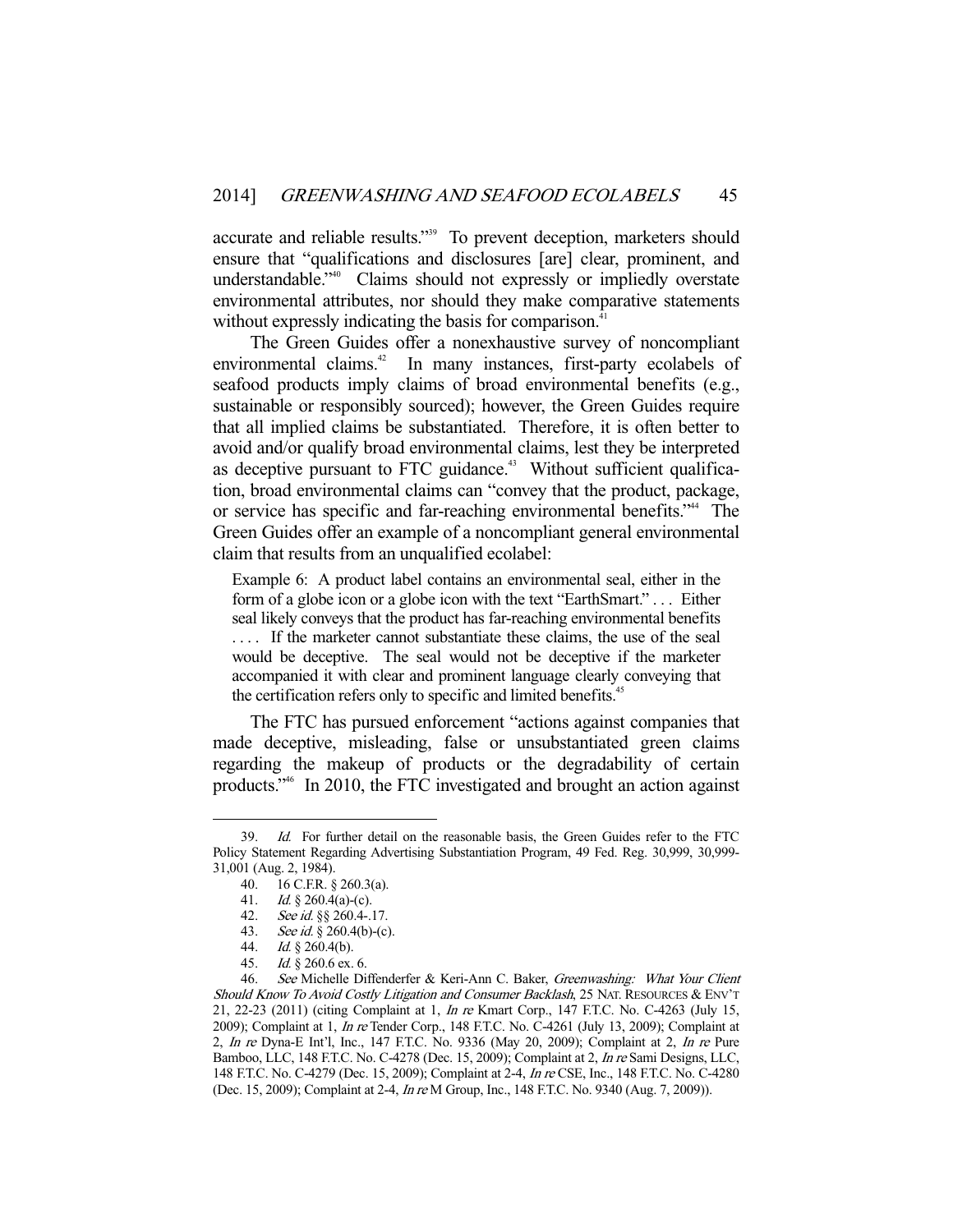an organization that offered "Tested Green" certification.<sup>47</sup> For a fee, a company could display the Tested Green logo. "Tested Green" was allegedly "endorsed by the National Green Business Association ('NGBA') and the National Association of Government Contractors ('NAGC'), two organizations which [the defendants] own and operate."48 All of the above-mentioned enforcement actions ended in settlement agreements.

 The most recent revisions to the Green Guides strengthen the FTC's stance vis-à-vis general environmental claims and offer guidance concerning certification and seals of approval. Whereas the previous version of the Green Guides allowed for general environmental claims as long as express or implied claims were substantiated, the Green Guides revised in 2012 state, "It is deceptive to misrepresent, directly or by implication, that a product, package, or service offers a general environmental benefit."<sup>49</sup> Unqualified claims can be interpreted in many ways and the context may give the claim additional meanings. As such, the revised Green Guides specify that even when the advertiser can substantiate the environmental claims, "it is highly unlikely that marketers can substantiate all reasonable interpretations of these claims."50 Whereas the previous Green Guides contained a single example of a noncompliant "environmental seal," the revised Green Guides dedicate an entire section to certifications and seals of approval:

- (a) It is deceptive to misrepresent, directly or by implication, that a product, package, or service has been endorsed or certified by an independent third party.
- (b) A marketer's use of the name, logo, or seal of approval of a thirdparty certifier or organization may be an endorsement, which should meet the criteria for endorsements provided in the FTC's Endorsement Guides, 16 CFR part 255, including Definitions (§ 255.0), General Considerations (§ 255.1), Expert Endorsements (§ 255.3), Endorsements by Organizations (§ 255.4), and Disclosure of Material Connections (§ 255.5).
- (c) Third-party certification does not eliminate a marketer's obligation to ensure that it has substantiation for all claims reasonably communicated by the certification.
- (d) A marketer's use of an environmental certification or seal of approval likely conveys that the product offers a general environmental benefit (see  $\S 260.4$ ) if the certification or seal does not convey the basis for

 <sup>47.</sup> Complaint at 145-49, In re Nonprofit Mgmt. LLC, 151 F.T.C. 144 (2011).

<sup>48.</sup> In re Nonprofit Mgmt. LLC, 151 F.T.C. at 159.

 <sup>49. 16</sup> C.F.R. § 260.4(a).

 <sup>50.</sup> Id. § 260.4(b).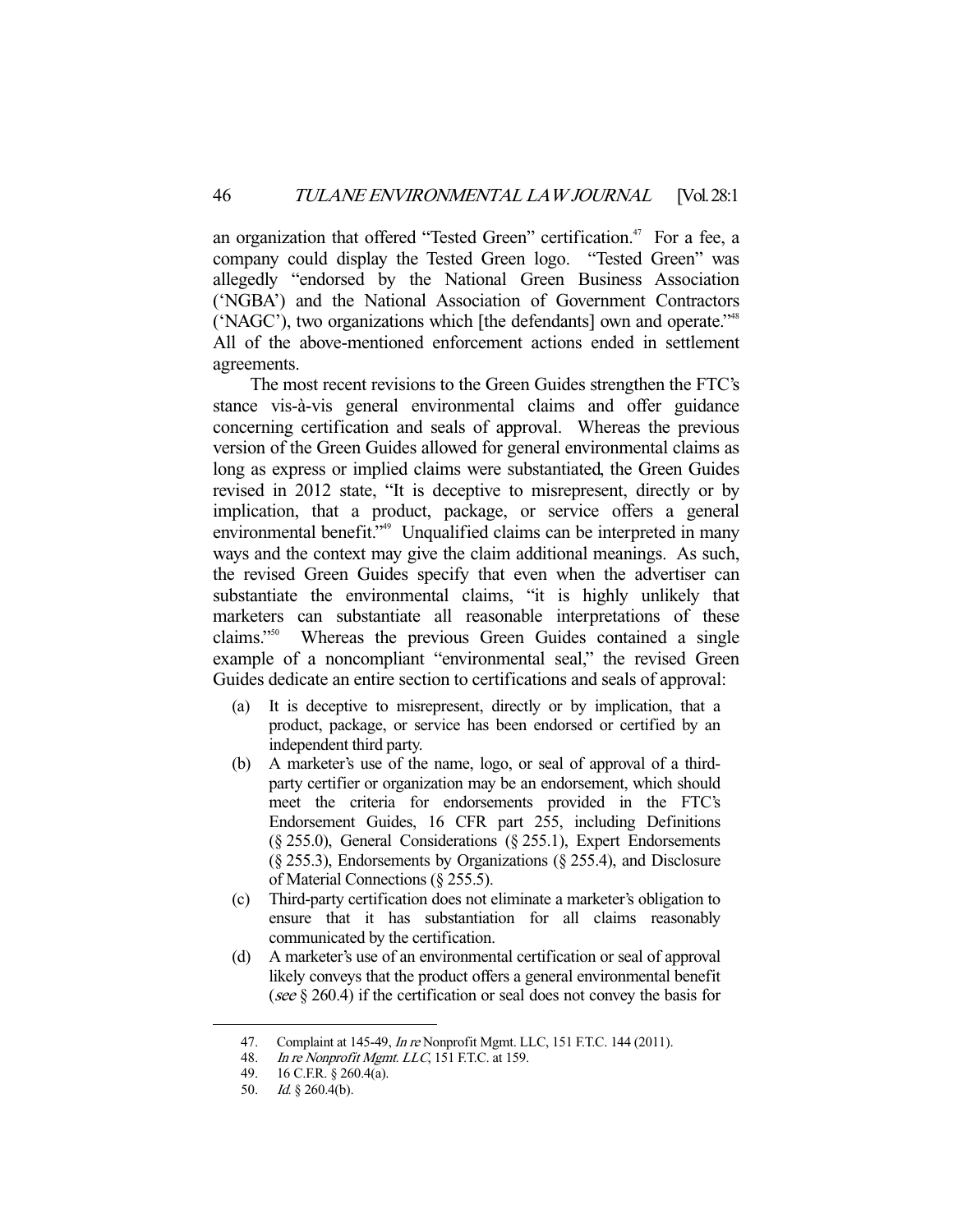the certification or seal, either through the name or some other means. Because it is highly unlikely that marketers can substantiate general environmental benefit claims, marketers should not use environmental certifications or seals that do not convey the basis for the certification.

(e) Marketers can qualify general environmental benefit claims conveyed by environmental certifications and seals of approval to prevent deception about the nature of the environmental benefit being asserted. To avoid deception, marketers should use clear and prominent qualifying language that clearly conveys that the certification or seal refers only to specific and limited benefits.<sup>51</sup>

The revised Green Guides offer several examples of deceptive seals of approval. The examples illuminate that a seal of approval or certification, without qualification, would reasonably appear to have been granted by a third party after that party had evaluated the product. Such seals or certifications are deceptive if they do not reveal "with clear and prominent language" that the advertiser itself created the seal or certification, that the advertiser is a member of the group that conducted the third-party certification, or that the organization granting the seal of approval is an industry group, even if the advertiser is not a member.<sup>52</sup>

 The revised Green Guides do not provide specific guidance concerning the use of the term "sustainable" because the FTC "lacks a sufficient basis to provide meaningful guidance on the use of sustainable as an environmental marketing term."<sup>53</sup> Nevertheless, "[m]arketers ... are responsible for substantiating consumers' understanding of this claim in the context of their advertisements."54 When including "sustainable" in an ecolabel, marketers should be aware that although the term is not strictly defined in the Green Guides, its use may fall under the provisions for general environmental claims noted above, particularly if the onproduct "sustainable" claim eclipses that of a third-party certification.

 In July 2013, the FTC pursued actions against three mattress companies that misrepresented the green virtues of their products.<sup>55</sup> Of interest to seafood marketers, the FTC's actions focused on the claims that the mattresses were "free of" volatile organic compounds or other

<sup>51.</sup> *Id.* § 260.6(a)-(e).

<sup>52.</sup> *Id.* § 260.6 exs. 1-3, 5.

 <sup>53.</sup> Guides for the Use of Environmental Marketing Claims, 75 Fed. Reg. 63,552, 63,583 (Oct. 15, 2010) (codified at 16 C.F.R. pt. 260).

 <sup>54.</sup> Id.

<sup>55.</sup> Leslie Fair, FTC to Mattress Companies: Don't Pad Your Green Claims, FTC BCP BUS. CENTER BLOG (July 25, 2013, 11:08 AM), http://www.business.ftc.gov/blog/2013/07/ftcmattress-companies-dont-pad-your-green-claims.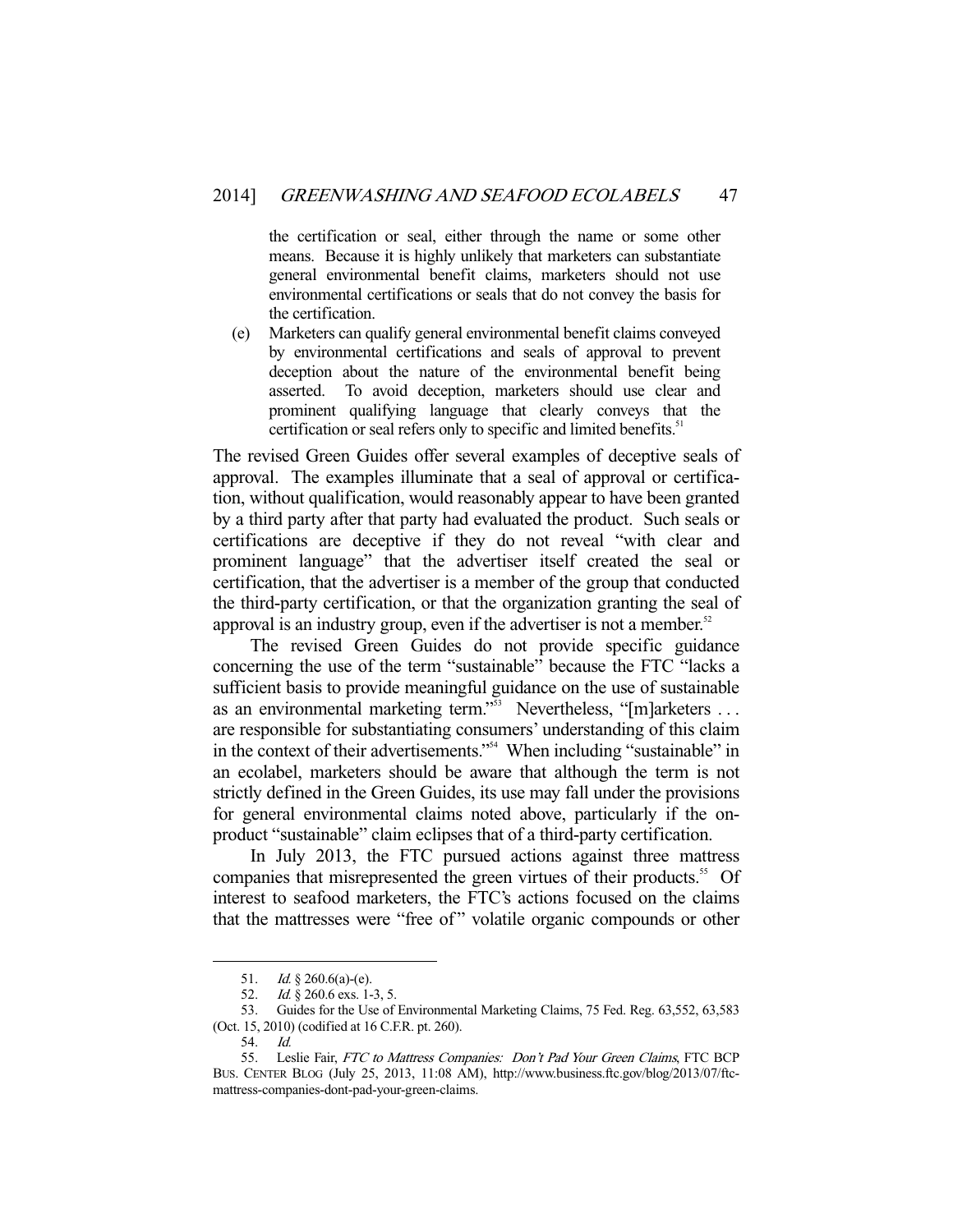chemicals, and in the case of one of the companies, the FTC found that a seal of approval misrepresented that a third-party certifier was independent when in fact it was an alter-ego of the company.<sup>56</sup> These cases illustrate that seafood marketers should take care to qualify "free of " claims, such as "mercury free," and be prepared to substantiate the claims to demonstrate that they meet the Green Guides' standards. Additionally, marketers must take care that seals of approval do not falsely give the impression that an independent entity has evaluated or tested the product.

 The FTC clarified that its guidelines also apply to seafood marketed with third-party certifications. In May 2013, the FTC sent the Marine Stewardship Council (MSC) a letter in which it clarified "that the MSC's 'Certified Sustainable Seafood' label . . . must comply with the Federal Trade Commission Act, 15 U.S.C.  $\S\S 41$  *et seq.*"<sup>57</sup> Additionally, the MSC's seal "should comport with the Green Guides."<sup>58</sup> The FTC urged the MSC and any other certifier, when developing certification standards and seals, to consider what reasonable consumers would consider the seal to mean. $59$ 

#### III. LITIGATION

 Although the FTC cannot directly seek civil penalties and section 5 of the FTCA does not create a civil cause of action, states have adopted the Green Guides into their consumer protection and false advertising laws.<sup>60</sup> For instance, in California, "[i]t is unlawful for any person to make any untruthful, deceptive, or misleading environmental marketing claim, whether explicit or implied."<sup>61</sup> Under this statute, California law provides that the marketer may use compliance with the Green Guides as a defense to a misleading environmental marketing claim. Violators may face jail time and/or fines up to  $$2,500$ .<sup>62</sup>

 <sup>56.</sup> Id.

 <sup>57.</sup> Letter from Donald S. Clark, Sec'y, FTC, to Program Improvements Manager of Marine Stewardship Council, FED TRADE COMM'N (May 30, 2013), http://www.ftc.gov/sites/ default/files/documents/advocacy\_documents/federal-trade-commission-letter-marinestewardship-counsel-concerning-considering-consumer/130531mscletter.pdf.

 <sup>58.</sup> Id.

 <sup>59.</sup> Id.

 <sup>60.</sup> See Robert S. Huie, FTC's 'Green Guides,' Businesses, Beware, NAT'L L.J. 23 (May 12, 2008), http://www.law.com/jsp/nlj/legaltimes/PubArticleFriendlyLT.jsp?id=1202421231408& slreturn=20120722203026; see also Cavanagh, supra note 25, at 177-84; Staffin, supra note 8, at 216 (citing EPA, STATUS REPORT, supra note 8, at 4).

 <sup>61.</sup> CAL.BUS. & PROF.CODE § 17580.5(a) (2014).

 <sup>62.</sup> Id. §§ 17580.5(b), 17581.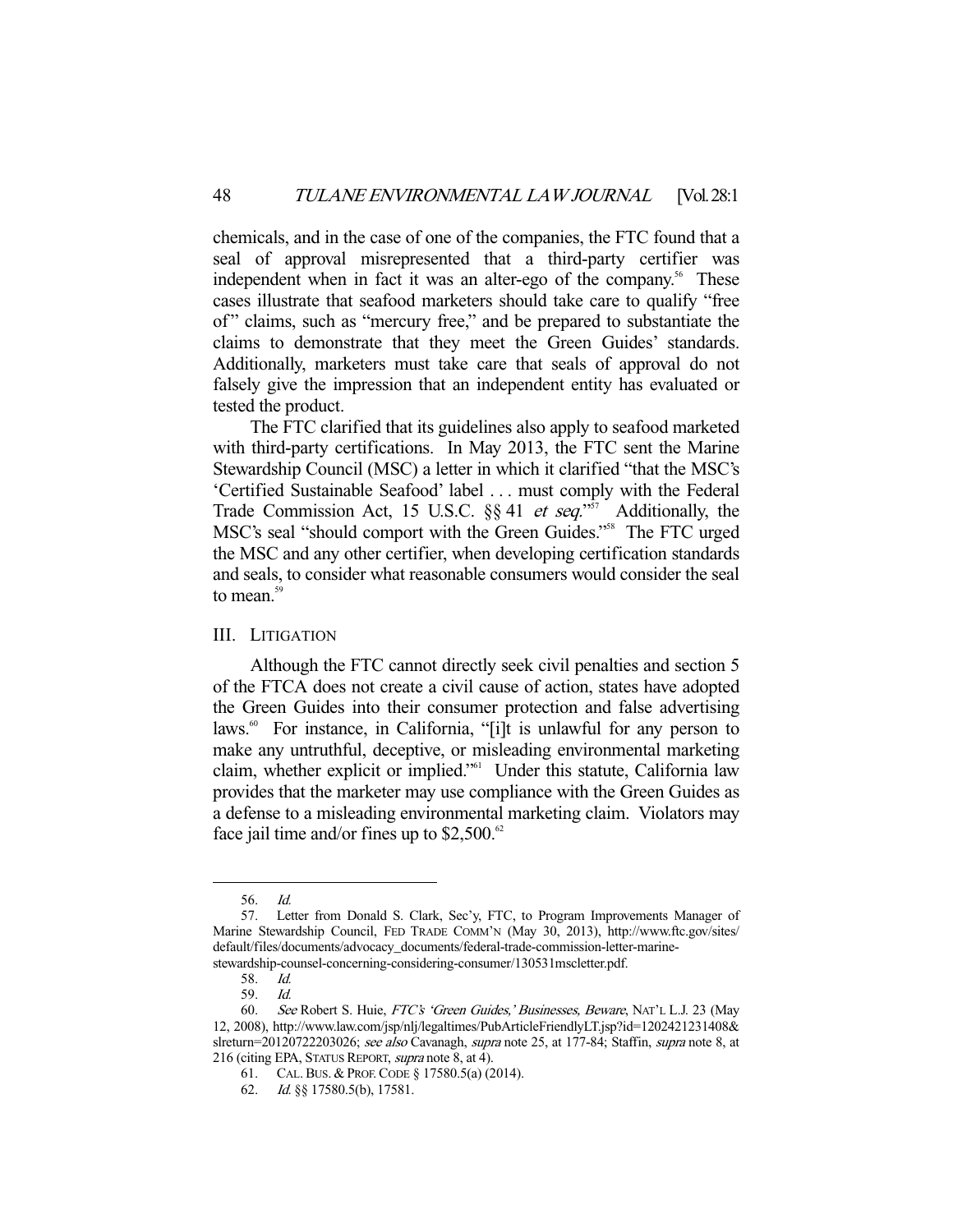California law also allows for causes of action, with associated civil penalties, under its Unfair Competition Law,<sup>63</sup> Consumers Legal Remedies Act, $64$  and common law fraud. $65$  Competitors and consumers may also invoke the cause of action for false advertising created by the Lanham Act:

- (1) Any person who, on or in connection with any goods or services, or any container for goods, uses in commerce any word, term, name, symbol, or device, or any combination thereof, or any false designation of origin, false or misleading description of fact, or false or misleading representation of fact, which—
	- (A) is likely to cause confusion, or to cause mistake, or to deceive as to the affiliation, connection, or association of such person with another person, or as to the origin, sponsorship, or approval of his or her goods, services, or commercial activities by another person, or
	- (B) in commercial advertising or promotion, misrepresents the nature, characteristics, qualities, or geographic origin of his or her or another person's goods, services, or commercial activities,

shall be liable in a civil action by any person who believes that he or she is or is likely to be damaged by such act.<sup>66</sup>

In Koh v. S.C. Johnson & Son, Inc., plaintiff Wayne Koh brought a class action suit against the defendant manufacturer of Windex, the packaging of which bears the seal of approval "Greenlist."<sup>67</sup> The plaintiff alleged that Greenlist "is not a designation bestowed by a non-profit environmental group, or even a neutral third-party, but instead is the creation of Defendant SC Johnson itself."<sup>68</sup> In determining whether the plaintiff's allegation that the Greenlist seal was deceptive should survive a motion to dismiss, the court cited the FTC's current Green Guides and held that there was a sufficient question of fact about whether the Greenlist seal was, like the example of the noncompliant "EarthSmart" label in the Green Guides, "'likely to convey to consumers that the

 <sup>63.</sup> Id. § 17200.

 <sup>64.</sup> Id. §§ 1750-1756.

 <sup>65.</sup> See Hill v. Roll Int'l Corp., 128 Cal. Rptr. 3d 109, 111 (Ct. App. 2011).

 <sup>66. 15</sup> U.S.C. § 1125(a)(1)(A)-(B) (2012).

 <sup>67.</sup> Order Granting Plaintiff's Motion To Quash and/or for a Protective Order at 1, Koh v. S.C. Johnson & Son, Inc., No. C09-00927 RMW (N.D. Cal. filed Feb. 18, 2011) (citing First Amended Complaint (Class Action) at 2, Koh v. S.C. Johnson & Son, Inc., No. 09-cv-00927 HRL (N.D. Cal. filed May 1, 2009)).

<sup>68.</sup> Id. at 2 (quoting First Amended Complaint (Class Action), *supra* note 67, at 3).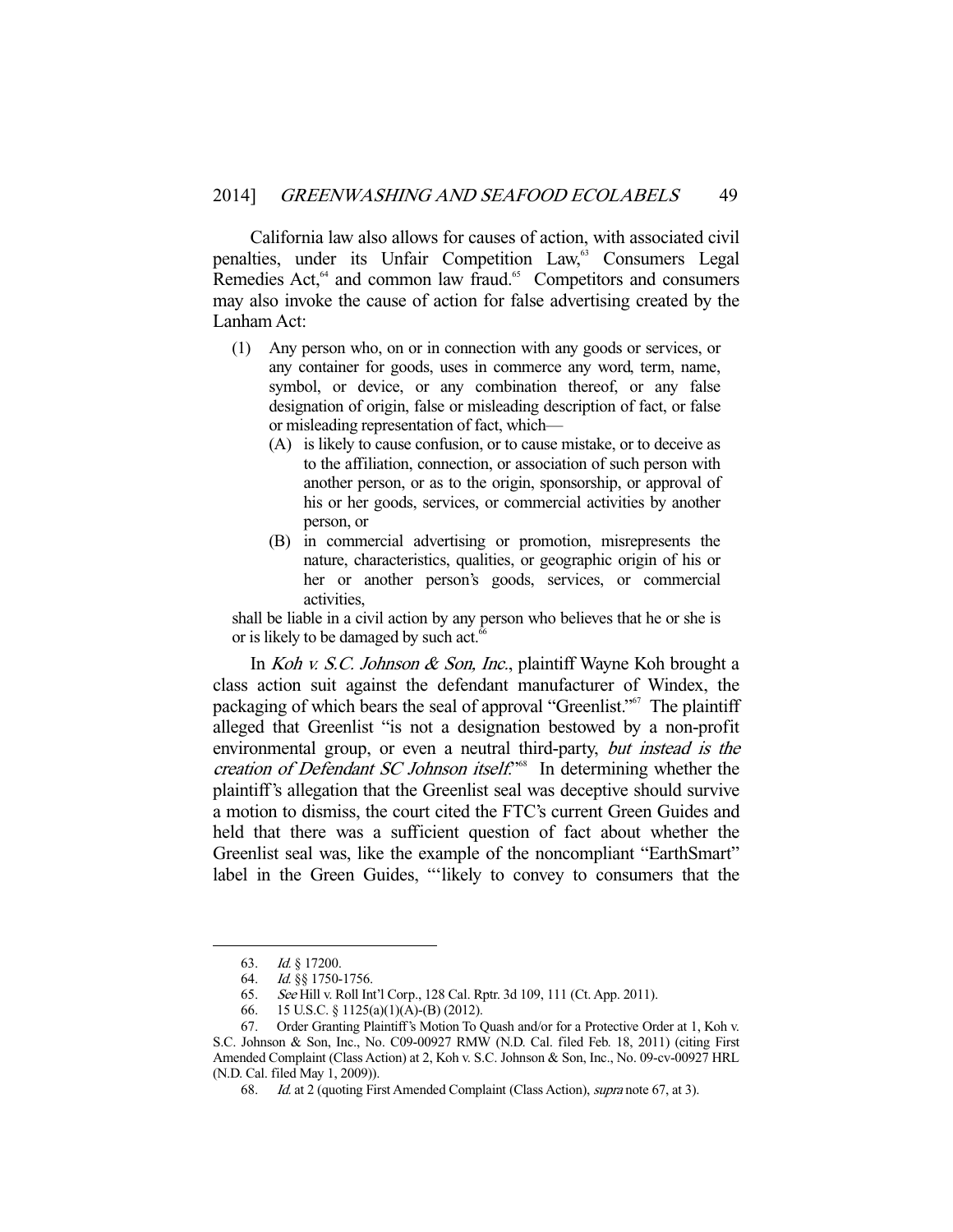product is environmentally superior to other products' and would be deceptive '[i]f the manufacturer cannot substantiate this broad claim."<sup>569</sup>

 At least one commentator has noted that state "mini FTC" laws and common law causes of action could provide plaintiffs with a context in which to argue that an advertiser's noncompliance with the Green Guides is a breach of a "green" standard of care.<sup>70</sup> While noncompliance with the Green Guides does not automatically mean that the advertiser is liable for common law fraud or for a violation of any number of false advertising, unfair competition, and consumer protection laws, the Koh case demonstrates that state courts may consider the Green Guides to represent best practices in environmental claims. Further, Koh provides that in California at least, compliance with the Green Guides can be evoked as a defense against false advertisement claims. Because California's consumer protection laws "provide[] for: (1) actual damages; (2) injunctive relief; (3) restitution; (4) punitive damages; (5) other relief deemed proper; (6) potential additional monetary damages for senior citizens and disabled persons; (7) treble damages; and (8) attorney fees, $"$ <sup>11</sup> noncompliance with the Green Guides could be considered a high-stakes risk.

 Beyond federal and state consumer protection and unfair competition actions, competitors may seek a decision by the Better Business Bureau's National Advertising Division (NAD).<sup>72</sup> While compliance with NAD rulings is voluntary, failure to comply may result in NAD referring the case to the FTC for enforcement. For instance, when a marketer of

 <sup>69.</sup> Order Denying Defendant's Motion To Dismiss First Amended Complaint, or in the Alternative To Stay or Transfer at 4, Koh v. S.C. Johnson & Son, Inc., No. C-09-00927 RMW (N.D. Cal. filed Jan. 6, 2010) (alteration in original) (quoting First Amended Complaint (Class Action), *supra* note 67, at 7). *But see Hill*, 128 Cal. Rptr. 3d at 116, 118 (finding that a depiction of a green drop alone did not reasonably signify a general environmental claim). For commentary on the Koh and Hill cases, see Neal Marder & Christian E. Dodd, The "Reasonable Consumer's" View of the Green Labels—Lessons from Two Greenwashing Cases, GCI 48-50 (Mar. 2012), http://cdn2.winston.com/images/content/1/1/v2/1120/GCI1203-MarderDodd.pdf.

 <sup>70.</sup> See Patrick J. Perrone & Christopher J. Archer, "Green" Standards of Care: The FTC's Green Guides, TSTF09 ALI-ABA 97, 98 (2012). For more on mini FTC acts (a.k.a. "little FTC acts"), see PHILIP J. CRIHFIELD, *Deceptive Advertising*, in 1 BUSINESS TORTS 7-100 n.68 (Joseph D. Zamore et al. eds., 2012) (citing FLA. STAT. ANN. § 501.204; 815 ILL. COMP. STAT. 505/2; 73 PA. STAT. ANN. §  201-9.2) (noting that Florida, Illinois, and Pennsylvania statutes incorporate the FTCA as well as create civil causes of action).

<sup>71.</sup> Diffenderfer & Baker, *supra* note 46, at 22 (citing CAL. CIV. CODE § 1780).

<sup>72.</sup> National Advertising Division, COUNCIL OF BETTER BUS. BUREAUS, http://www.bbb. org/council/the-National-partner-program/national-advertising-review-services/nationaladvertising-division/ (last visited Aug. 30, 2014).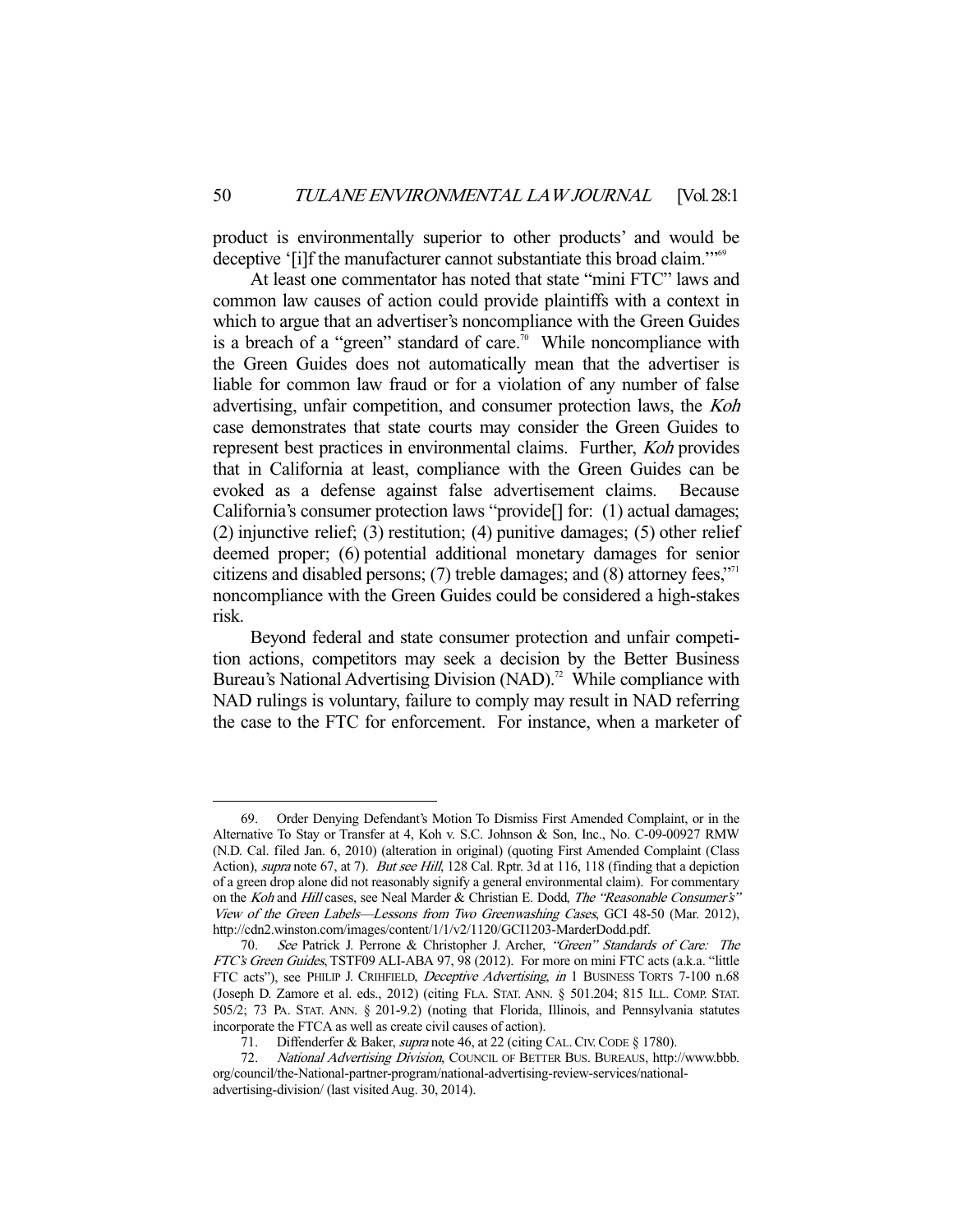"humanely raised" chicken failed to discontinue its false claims, NAD reported the details of the case to the FTC.<sup>73</sup>

 As a result of such risks of being reported to the FTC, Winston and Strawn lawyers Neal Marder and Christian Dodd make the following recommendations for companies that wish to make environmental claims on their labels:

- First, a company should select symbols and wording that reflect the product itself and its own green features and avoid those that could be associated with an independent organization, such as a third party environmental group, if the product has not in fact been endorsed or recognized by that organization or group.
- Second, the symbol should not suggest or imply that the product has been ranked by a rating system unless an independent, third party organization has, in fact, rated the product.
- Third, companies that market their products as green should familiarize themselves with, and adhere to, the FTC Green Guides, as plaintiffs who bring greenwashing claims, and courts assessing whether those claims have merit, often resort to the Green Guides for guidance as to what types of environmental claims are potentially misleading.<sup>74</sup>

 Self-declared ecolabels and claims indicating that seafood is sustainably sourced or harvested in ecofriendly manners should, at a minimum, comply with the standards set forth in the Green Guides. Compliance with the Green Guides is necessary not only because of the possibility of enforcement by the FTC but because competitors and plaintiffs may use noncompliance with the Green Guides in lawsuits alleging violation of the Lanham Act, state mini-FTC acts, or various other state consumer protection and unfair competition laws. General environmental claims, including those that a reasonable person could infer from certification names or seals, should be qualified and substantiated by reliable scientific evidence. The revised Green Guides provide guidance concerning certifications and seals with the appearance of having been granted by third parties. Marketers should strive to provide clear labels that illuminate their connection to the certification or seal, whether it is through self-certification, a partnership, or an organization to which the marketer belongs. While it is possible that a noncompliant self-created ecolabel is nevertheless not deceptive, the

 <sup>73.</sup> See NAD Refers Allen Harim Foods to FTC Following Compliance Review of 'Humanely Raised' Ad Claim, ADVER. SELF-REGULATORY COUNCIL (Nov. 13, 2013), http://www. asrcreviews.org/2013/11/nad-refers-allen-harim-foods-to-ftc-following-compliance-review-ofhumanely-raised-ad-claim/.

<sup>74.</sup> Marder & Dodd, *supra* note 69, at 50.